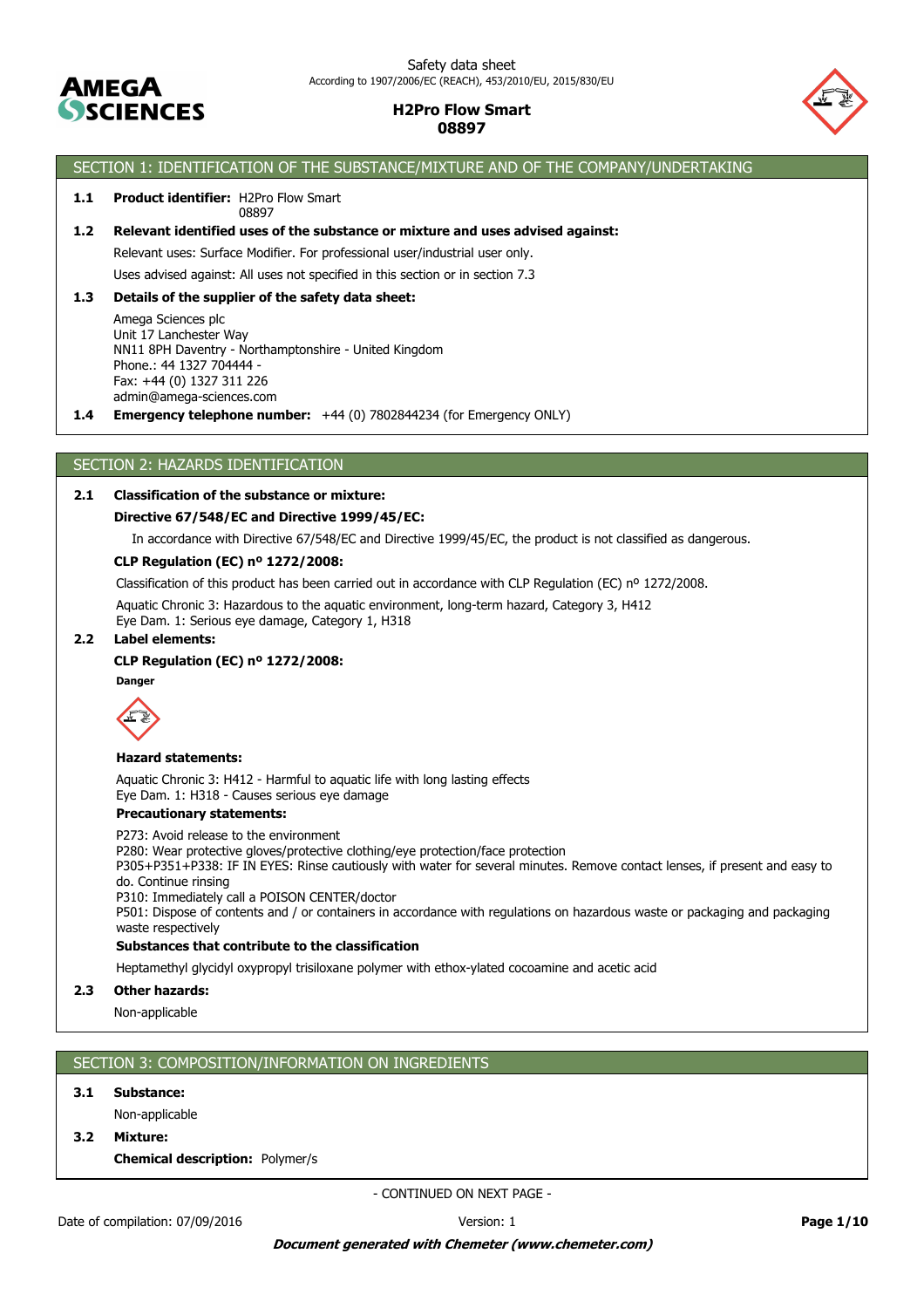



### SECTION 3: COMPOSITION/INFORMATION ON INGREDIENTS (continued)

### **Components:**

In accordance with Annex II of Regulation (EC) nº1907/2006 (point 3), the product contains:

| Chemical name/Classification<br>Concentration |                                                             |                                                                                                                                                                                                                      |
|-----------------------------------------------|-------------------------------------------------------------|----------------------------------------------------------------------------------------------------------------------------------------------------------------------------------------------------------------------|
| acetic acid                                   | Self-classified                                             |                                                                                                                                                                                                                      |
| Directive 67/548/EC                           |                                                             | $5 - 10%$                                                                                                                                                                                                            |
| Regulation 1272/2008                          | $\langle \rangle \langle \rangle \langle \rangle$<br>Danger |                                                                                                                                                                                                                      |
|                                               | Self-classified                                             |                                                                                                                                                                                                                      |
| Directive 67/548/EC                           |                                                             | $5 - 10\%$                                                                                                                                                                                                           |
| <b>Regulation 1272/2008</b>                   | Aquatic Chronic 3: H412; Eye Irrit. 2: H319 - Warning       |                                                                                                                                                                                                                      |
|                                               |                                                             | Heptamethyl glycidyl oxypropyl trisiloxane polymer with ethox-ylated cocoamine and<br>Acute Tox. 4: H302; Aquatic Chronic 2: H411; Eye Dam. 1: H318; Skin Irrit. 2: H315 -<br>Polyethermodified trisiloxane solution |

To obtain more information on the risk of the substances consult sections 8, 11, 12, 15 and 16.

### SECTION 4: FIRST AID MEASURES

#### **4.1 Description of first aid measures:**

The symptoms resulting from intoxication can appear after exposure, therefore, in case of doubt, seek medical attention for direct exposure to the chemical product or persistent discomfort, showing the SDS of this product.

# **By inhalation:**

This product does not contain substances classified as hazardous for inhalation, however, in case of symptoms of intoxication remove the person affected from the exposure area and provide with fresh air. Seek medical attention if the symptoms get worse or persist.

#### **By skin contact:**

This product is not classified as hazardous when in contact with the skin. However, in case of skin contact it is recommended to remove contaminated clothes and shoes, rinse the skin or shower the person affected if necessary thoroughly with cold water and neutral soap. In case of serious reaction consult a doctor.

### **By eye contact:**

Rinse eyes thoroughly with lukewarm water for at least 15 minutes. Do not allow the person affected to rub or close their eyes. If the injured person uses contact lenses, these should be removed unless they are stuck to the eyes, as this could cause further damage. In all cases, after cleaning, a doctor should be consulted as quickly as possible with the SDS of the product.

### **By ingestion/aspiration:**

Do not induce vomiting, but if it does happen keep the head down to avoid aspiration. Keep the person affected at rest. Rinse out the mouth and throat, as they may have been affected during ingestion.

### **4.2 Most important symptoms and effects, both acute and delayed:**

Acute and delayed effects are indicated in sections 2 and 11.

#### **4.3 Indication of any immediate medical attention and special treatment needed:**

Non-applicable

# SECTION 5: FIREFIGHTING MEASURES

### **5.1 Extinguishing media:**

Product is non-flammable under normal conditions of storage, manipulation and use. In the case of inflammation as a result of improper manipulation, storage or use preferably use polyvalent powder extinguishers (ABC powder), in accordance with the Regulation on fire protection systems. IT IS NOT RECOMMENDED to use tap water as an extinguishing agent.

### **5.2 Special hazards arising from the substance or mixture:**

As a result of combustion or thermal decomposition reactive sub-products are created that can become highly toxic and, consequently, can present a serious health risk.

### **5.3 Advice for firefighters:**

Depending on the magnitude of the fire it may be necessary to use full protective clothing and individual respiratory equipment. Minimum emergency facilities and equipment should be available (fire blankets, portable first aid kit,...) in accordance with Directive 89/654/EC.

### **Additional provisions:**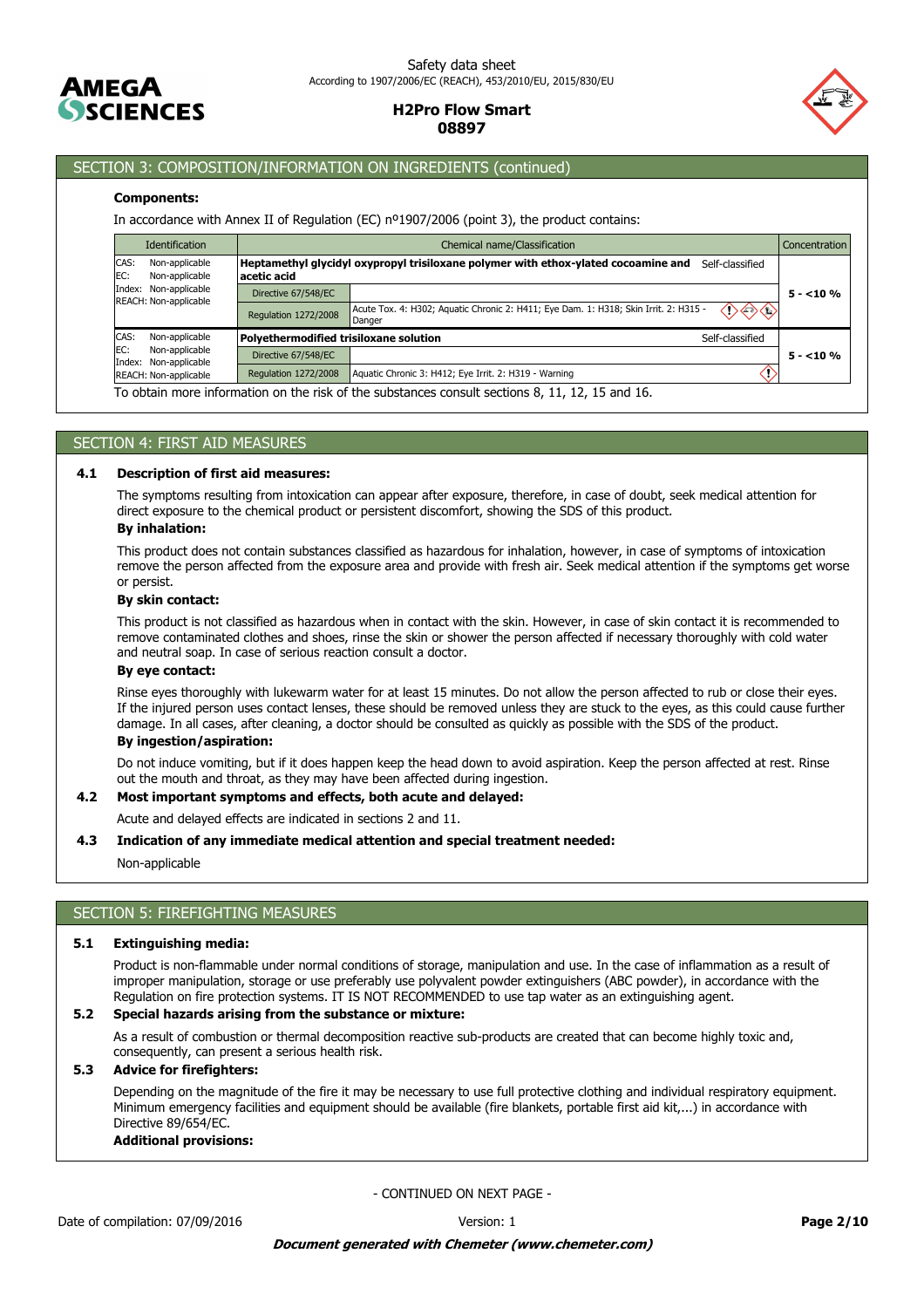



# SECTION 5: FIREFIGHTING MEASURES (continued)

Act in accordance with the Internal Emergency Plan and the Information Sheets on actions to take after an accident or other emergencies. Destroy any source of ignition. In case of fire, refrigerate the storage containers and tanks for products susceptible to inflammation, explosion or BLEVE as a result of high temperatures. Avoid spillage of the products used to extinguish the fire into an aqueous medium.

# SECTION 6: ACCIDENTAL RELEASE MEASURES

### **6.1 Personal precautions, protective equipment and emergency procedures:**

Isolate leaks provided that there is no additional risk for the people performing this task. Personal protection equipment must be used against potential contact with the spilt product (See section 8). Evacuate the area and keep out those who do not have protection.

### **6.2 Environmental precautions:**

Avoid at all cost any type of spillage into an aqueous medium. Contain the product absorbed appropriately in hermetically sealed containers. Notify the relevant authority in case of exposure to the general public or the environment.

### **6.3 Methods and material for containment and cleaning up:**

It is recommended:

Absorb the spillage using sand or inert absorbent and move it to a safe place. Do not absorb in sawdust or other combustible absorbents. For any concern related to disposal consult section 13.

### **6.4 Reference to other sections:**

See sections 8 and 13.

# SECTION 7: HANDLING AND STORAGE

### **7.1 Precautions for safe handling:**

A.- Precautions for safe manipulation

Comply with the current legislation concerning the prevention of industrial risks. Keep containers hermetically sealed. Control spills and residues, destroying them with safe methods (section 6). Avoid leakages from the container. Maintain order and cleanliness where dangerous products are used.

B.- Technical recommendations for the prevention of fires and explosions

Product is non-flammable under normal conditions of storage, manipulation and use. It is recommended to transfer at slow speeds to avoid the generation of electrostatic charges that can affect flammable products. Consult section 10 for information on conditions and materials that should be avoided.

C.- Technical recommendations to prevent ergonomic and toxicological risks

Do not eat or drink during the process, washing hands afterwards with suitable cleaning products.

D.- Technical recommendations to prevent environmental risks

Due to the danger of this product for the environment it is recommended to use it within an area containing contamination control barriers in case of spillage, as well as having absorbent material in close proximity.

### **7.2 Conditions for safe storage, including any incompatibilities:**

A.- Technical measures for storage

| Minimum Temp.: |           |
|----------------|-----------|
| Maximum Temp.: | 40 °C     |
| Maximum time:  | 24 Months |

B.- General conditions for storage

Avoid sources of heat, radiation, static electricity and contact with food. For additional information see subsection 10.5

### **7.3 Specific end use(s):**

Except for the instructions already specified it is not necessary to provide any special recommendation regarding the uses of this product.

### SECTION 8: EXPOSURE CONTROLS/PERSONAL PROTECTION

#### **8.1 Control parameters:**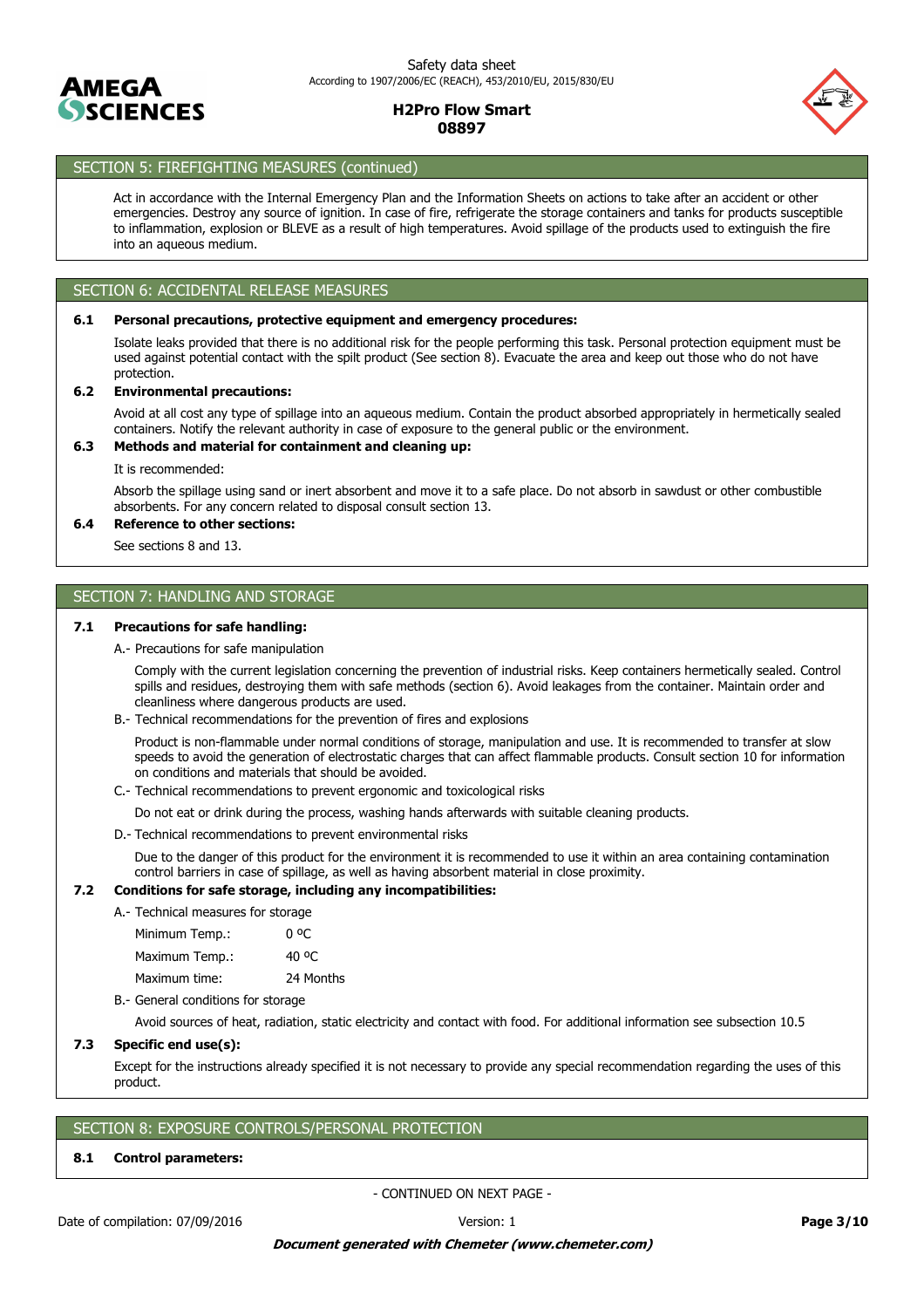



# SECTION 8: EXPOSURE CONTROLS/PERSONAL PROTECTION (continued)

Substances whose occupational exposure limits have to be monitored in the work environment (EH40/2005 Workplace exposure limits):

There are no occupational exposure limits for the substances contained in the product

#### **DNEL (Workers):**

Non-applicable

### **DNEL (General population):**

Non-applicable

### **PNEC:**

Non-applicable

### **8.2 Exposure controls:**

A.- General security and hygiene measures in the work place

As a preventative measure it is recommended to use basic Personal Protection Equipment, with the corresponding <<CE marking>> in accordance with Directive 89/686/EC. For more information on Personal Protection Equipment (storage, use, cleaning, maintenance, class of protection,…) consult the information leaflet provided by the manufacturer. For more information see subsection 7.1.

All information contained herein is a recommendation which needs some specification from the labour risk prevention services as it is not known whether the company has additional measures at its disposal.

### B.- Respiratory protection

| Pictogram                      | <b>PPE</b>                | Labelling      | <b>CEN Standard</b> | Remarks                                                             |
|--------------------------------|---------------------------|----------------|---------------------|---------------------------------------------------------------------|
| Compulsory use of<br>face mask | Filter mask for particles | <b>CAT III</b> | EN 149:2001+A1:2009 | Replace when an increase in resistence to<br>breathing is observed. |

C.- Specific protection for the hands

| Pictogram                    | <b>PPE</b>                               | Labelling | <b>CEN Standard</b> | Remarks                                                                                                                                                                                                                   |
|------------------------------|------------------------------------------|-----------|---------------------|---------------------------------------------------------------------------------------------------------------------------------------------------------------------------------------------------------------------------|
| Mandatory hand<br>protection | Protective gloves against<br>minor risks | CAT       |                     | Replace gloves in case of any sign of damage. For<br>prolonged periods of exposure to the product for<br>professional users/industrials, we recommend using<br>CE III gloves in line with standards EN 420 and EN<br>374. |

D.- Ocular and facial protection

| Pictogram                                 | <b>PPE</b>                                 | Labelling | <b>CEN Standard</b>             | <b>Remarks</b>                                                                                                                  |
|-------------------------------------------|--------------------------------------------|-----------|---------------------------------|---------------------------------------------------------------------------------------------------------------------------------|
| <b>UD</b><br>Mandatory face<br>protection | Panoramic glasses against<br>liquid splash | CAT II    | EN 166:2001<br>EN ISO 4007:2012 | Clean daily and disinfect periodically according to<br>the manufacturer's instructions. Use if there is a<br>risk of splashing. |

E.- Bodily protection

| Pictogram                         | <b>PPE</b>           | Labelling                | <b>CEN Standard</b> | Remarks |
|-----------------------------------|----------------------|--------------------------|---------------------|---------|
|                                   | Work clothing        | <b>CAT I</b>             |                     |         |
|                                   | Anti-slip work shoes | $C \in$<br><b>CAT II</b> | EN ISO 20347:2012   |         |
| F.- Additional emergency measures |                      |                          |                     |         |

It is not necessary to take additional emergency measures.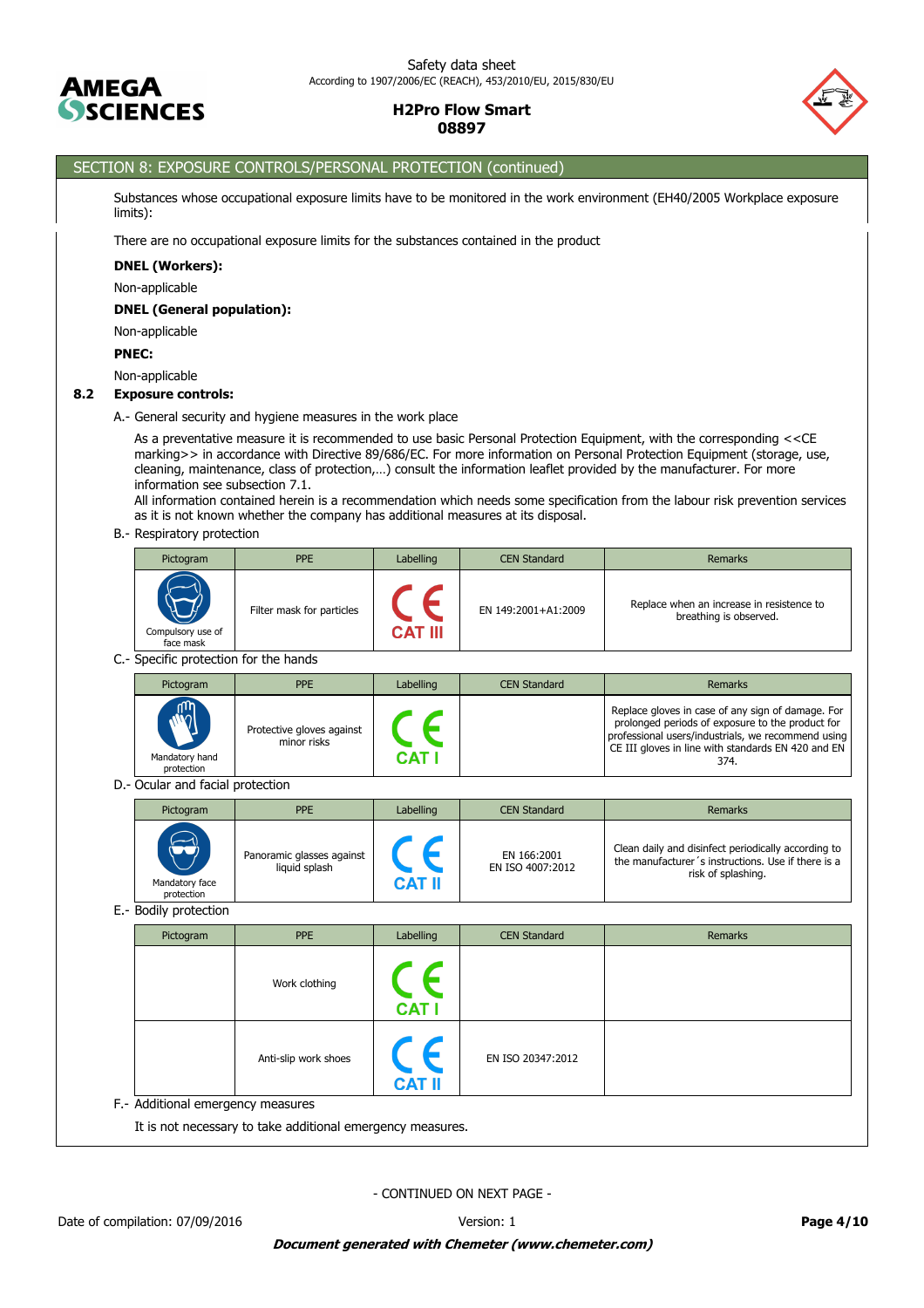

### Safety data sheet According to 1907/2006/EC (REACH), 453/2010/EU, 2015/830/EU

**H2Pro Flow Smart 08897**



| Emergency measure                       | <b>Standards</b>                                                                                                                                                                                                               | Emergency measure | <b>Standards</b>              |
|-----------------------------------------|--------------------------------------------------------------------------------------------------------------------------------------------------------------------------------------------------------------------------------|-------------------|-------------------------------|
| Emergency shower                        | <b>ANSI Z358-1</b><br>ISO 3864-1:2002                                                                                                                                                                                          | Eyewash stations  | DIN 12 899<br>ISO 3864-1:2002 |
| <b>Environmental exposure controls:</b> |                                                                                                                                                                                                                                |                   |                               |
|                                         | In accordance with the community legislation for the protection of the environment it is recommended to avoid environmental<br>spillage of both the product and its container. For additional information see subsection 7.1.D |                   |                               |
| <b>Volatile organic compounds:</b>      | With regard to Directive 2010/75/EU, this product has the following characteristics:                                                                                                                                           |                   |                               |
| $V.O.C.$ (Supply):                      | 0 % weight                                                                                                                                                                                                                     |                   |                               |
| V.O.C. density at 20 $^{\circ}$ C:      | 0 kg/m <sup>3</sup> $(0 g/L)$                                                                                                                                                                                                  |                   |                               |
| Average carbon number:                  | Non-applicable                                                                                                                                                                                                                 |                   |                               |

# SECTION 9: PHYSICAL AND CHEMICAL PROPERTIES

SECTION 8: EXPOSURE CONTROLS/PERSONAL PROTECTION (continued)

| 9.1 | Information on basic physical and chemical properties:                                             |                               |
|-----|----------------------------------------------------------------------------------------------------|-------------------------------|
|     | For complete information see the product datasheet.                                                |                               |
|     | Appearance:                                                                                        |                               |
|     | Physical state at 20 °C:                                                                           | Liquid                        |
|     | Appearance:                                                                                        | Characteristic                |
|     | Colour:                                                                                            | Yellowish                     |
|     | Odour:                                                                                             | Characteristic                |
|     | <b>Volatility:</b>                                                                                 |                               |
|     | Boiling point at atmospheric pressure:                                                             | Non-applicable *              |
|     | Vapour pressure at 20 °C:                                                                          | Non-applicable *              |
|     | Vapour pressure at 50 °C:                                                                          | <300000 Pa (300 kPa)          |
|     | Evaporation rate at 20 °C:                                                                         | Non-applicable *              |
|     | <b>Product description:</b>                                                                        |                               |
|     | Density at 20 °C:                                                                                  | 1040 - 1060 kg/m <sup>3</sup> |
|     | Relative density at 20 °C:                                                                         | $1.04 - 1.06$                 |
|     | Dynamic viscosity at 20 °C:                                                                        | Non-applicable *              |
|     | Kinematic viscosity at 20 °C:                                                                      | Non-applicable *              |
|     | Kinematic viscosity at 40 °C:                                                                      | Non-applicable *              |
|     | Concentration:                                                                                     | Non-applicable *              |
|     | pH:                                                                                                | Non-applicable *              |
|     | Vapour density at 20 °C:                                                                           | Non-applicable *              |
|     | Partition coefficient n-octanol/water 20 °C:                                                       | Non-applicable *              |
|     | Solubility in water at 20 °C:                                                                      | Non-applicable *              |
|     | Solubility properties:                                                                             | Miscible                      |
|     | Decomposition temperature:                                                                         | Non-applicable *              |
|     | Melting point/freezing point:                                                                      | Non-applicable *              |
|     | Explosive properties:                                                                              | Non-applicable *              |
|     | Oxidising properties:                                                                              | Non-applicable *              |
|     | *Not relevant due to the nature of the product, not providing information property of its hazards. |                               |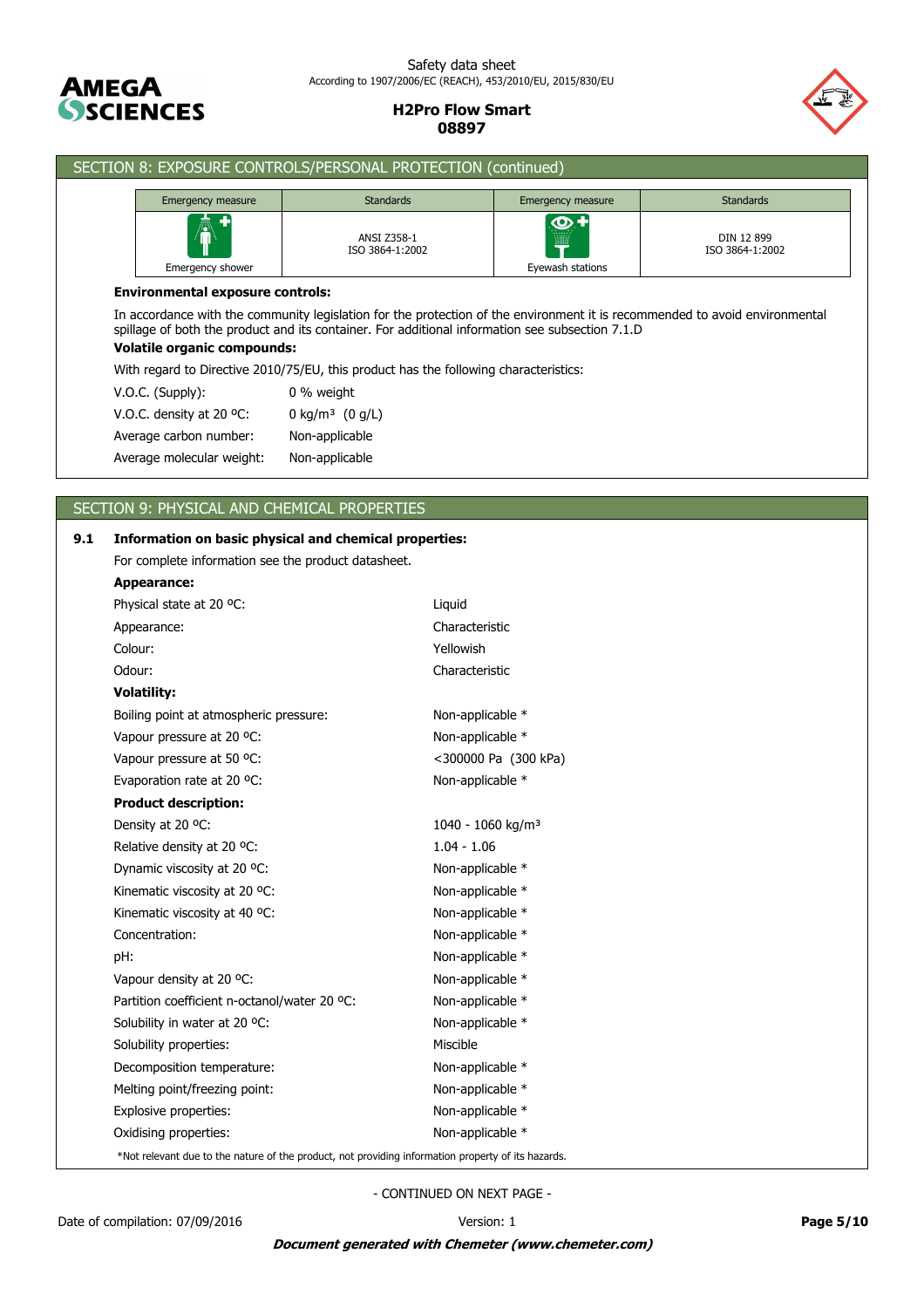

### Safety data sheet According to 1907/2006/EC (REACH), 453/2010/EU, 2015/830/EU

### **H2Pro Flow Smart 08897**



|     | SECTION 9: PHYSICAL AND CHEMICAL PROPERTIES (continued)                                            |                          |  |  |
|-----|----------------------------------------------------------------------------------------------------|--------------------------|--|--|
|     | <b>Flammability:</b>                                                                               |                          |  |  |
|     | Flash Point:                                                                                       | Non Flammable $(>60 °C)$ |  |  |
|     | Autoignition temperature:                                                                          | Non-applicable *         |  |  |
|     | Lower flammability limit:                                                                          | Non-applicable *         |  |  |
|     | Upper flammability limit:                                                                          | Non-applicable *         |  |  |
| 9.2 | <b>Other information:</b><br>Surface tension at 20 °C:<br>Non-applicable *                         |                          |  |  |
|     |                                                                                                    |                          |  |  |
|     | Refraction index:                                                                                  | Non-applicable *         |  |  |
|     | *Not relevant due to the nature of the product, not providing information property of its hazards. |                          |  |  |

| SECTION 10: STABILITY AND REACTIVITY                                                                                   |
|------------------------------------------------------------------------------------------------------------------------|
| 10.1 Reactivity:                                                                                                       |
| No hazardous reactions are expected because the product is stable under recommended storage conditions. See section 7. |
| 10.2 Chemical stability:                                                                                               |

Chemically stable under the conditions of storage, handling and use.

### **10.3 Possibility of hazardous reactions:**

Under the specified conditions, hazardous reactions that lead to excessive temperatures or pressure are not expected.

### **10.4 Conditions to avoid:**

Applicable for handling and storage at room temperature:

| $\sim$<br>ITICLIOII | with air     | <b>Properature</b> | Sunliaht     | .<br>Humidity |
|---------------------|--------------|--------------------|--------------|---------------|
| Not                 | Νo           | No                 | Not          | Not           |
| : applicable        | : applicable | : applicable       | : applicable | `applicable`  |

#### **10.5 Incompatible materials:**

| <b>Acids</b>             | Water               | Combustive materials | Combustible materials | Others                                  |
|--------------------------|---------------------|----------------------|-----------------------|-----------------------------------------|
| acids<br>Avoid<br>strona | : applicable<br>Not | Not applicable       | : applicable<br>Not   | , bases<br>l alkalis or strong<br>Avoic |

### **10.6 Hazardous decomposition products:**

See subsection 10.3, 10.4 and 10.5 to find out the specific decomposition products. Depending on the decomposition conditions, complex mixtures of chemical substances can be released: carbon dioxide (CO2), carbon monoxide and other organic compounds.

# SECTION 11: TOXICOLOGICAL INFORMATION

### **11.1 Information on toxicological effects:**

The experimental information related to the toxicological properties of the product itself is not available

### **Dangerous health implications:**

In case of exposure that is repetitive, prolonged or at concentrations higher than recommended by the occupational exposure limits, it may result in adverse effects on health depending on the means of exposure:

- A.- Ingestion (acute effect):
	- Acute toxicity : Based on available data, the classification criteria are not met, however, it contains substances classified as dangerous for consumption. For more information see section 3.
	- Corrosivity/Irritability: Based on available data, the classification criteria are not met, however it does contain substances classified as dangerous for this effect. For more information see section 3.
- B- Inhalation (acute effect):
	- Acute toxicity : Based on available data, the classification criteria are not met, as it does not contain substances classified as dangerous for inhalation. For more information see section 3.
	- Corrosivity/Irritability: Based on available data, the classification criteria are not met, as it does not contain substances classified as dangerous for this effect. For more information see section 3.
- C- Contact with the skin and the eyes (acute effect):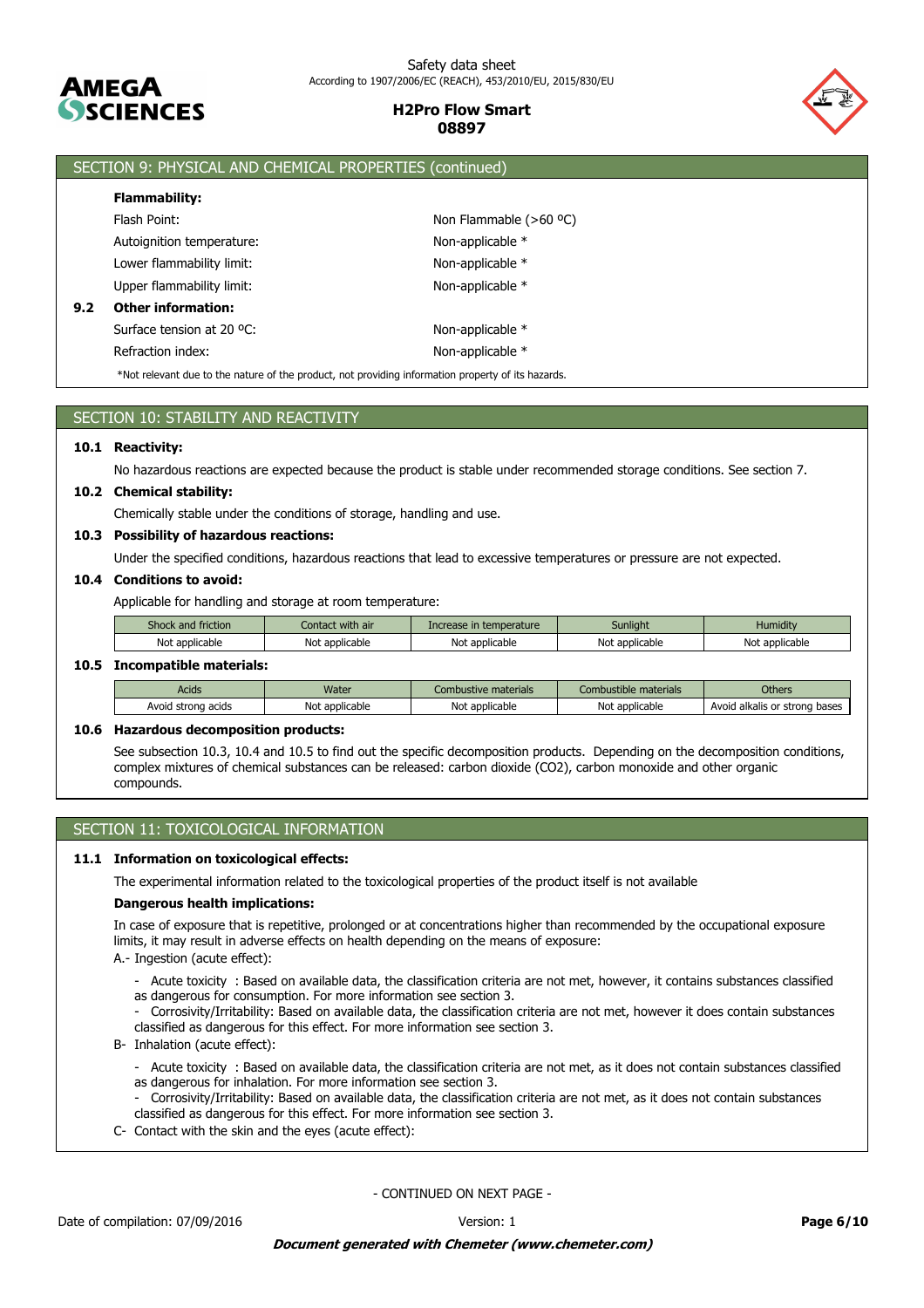



### SECTION 11: TOXICOLOGICAL INFORMATION (continued)

- Contact with the skin: Based on available data, the classification criteria are not met, however, it contains substances classified as dangerous for skin contact. For more information see section 3.
- Contact with the eyes: Produces serious eye damage after contact.
- D- CMR effects (carcinogenicity, mutagenicity and toxicity to reproduction):
	- Carcinogenicity: Based on available data, the classification criteria are not met, as it does not contain substances classified as dangerous for the effects mentioned. For more information see section 3.
	- Mutagenicity: Based on available data, the classification criteria are not met, as it does not contain substances classified as dangerous for this effect. For more information see section 3.
	- Reproductive toxicity: Based on available data, the classification criteria are not met, as it does not contain substances classified as dangerous for this effect. For more information see section 3.

### E- Sensitizing effects:

- Respiratory: Based on available data, the classification criteria are not met, as it does not contain substances classified as dangerous with sensitising effects. For more information see section 3.
- Cutaneous: Based on available data, the classification criteria are not met, as it does not contain substances classified as dangerous for this effect. For more information see section 3.
- F- Specific target organ toxicity (STOT) single exposure:

Based on available data, the classification criteria are not met, as it does not contain substances classified as dangerous for this effect. For more information see section 3.

- G- Specific target organ toxicity (STOT)-repeated exposure:
	- Specific target organ toxicity (STOT)-repeated exposure: Based on available data, the classification criteria are not met, as it does not contain substances classified as dangerous for this effect. For more information see section 3.
	- Skin: Based on available data, the classification criteria are not met, as it does not contain substances classified as dangerous for this effect. For more information see section 3.
- H- Aspiration hazard:

Based on available data, the classification criteria are not met, as it does not contain substances classified as dangerous for this effect. For more information see section 3.

#### **Other information:**

### Non-applicable

#### **Specific toxicology information on the substances:**

| <b>Identification</b>                                                                             |                 | Acute toxicity | Genus |
|---------------------------------------------------------------------------------------------------|-----------------|----------------|-------|
| Heptamethyl glycidyl oxypropyl trisiloxane polymer with ethox-ylated cocoamine and<br>acetic acid | LD50 oral       | 2000 mg/kg     | Rat   |
| CAS: Non-applicable                                                                               | LD50 dermal     | $>$ 2000 mg/kg |       |
| EC: Non-applicable                                                                                | LC50 inhalation | Non-applicable |       |
| Polyethermodified trisiloxane solution                                                            | LD50 oral       | 2500 mg/kg     | Rat   |
| CAS: Non-applicable                                                                               | LD50 dermal     | >2000 mg/kg    |       |
| EC: Non-applicable                                                                                | LC50 inhalation | Non-applicable |       |

### SECTION 12: ECOLOGICAL INFORMATION

The experimental information related to the eco-toxicological properties of the product itself is not available

### **12.1 Toxicity:**

| <b>Identification</b>                                                                              |             | Acute toxicity         | <b>Species</b> | Genus      |
|----------------------------------------------------------------------------------------------------|-------------|------------------------|----------------|------------|
| Heptamethyl glycidyl oxypropyl trisiloxane polymer with ethox-<br>vlated cocoamine and acetic acid | LC50        | $1 - 10$ mg/L (96 h)   |                | Fish       |
| CAS: Non-applicable                                                                                | <b>EC50</b> | $1 - 10$ mg/L          |                | Crustacean |
| EC: Non-applicable                                                                                 | <b>EC50</b> | $1 - 10$ mg/L          |                | Algae      |
| Polyethermodified trisiloxane solution                                                             | <b>LC50</b> | $10 - 100$ mg/L (96 h) |                | Fish       |
| CAS: Non-applicable                                                                                | <b>EC50</b> | $10 - 100$ mg/L        |                | Crustacean |
| EC: Non-applicable                                                                                 | <b>EC50</b> | $10 - 100$ mg/L        |                | Algae      |

#### **12.2 Persistence and degradability:**

Not available

### **12.3 Bioaccumulative potential:**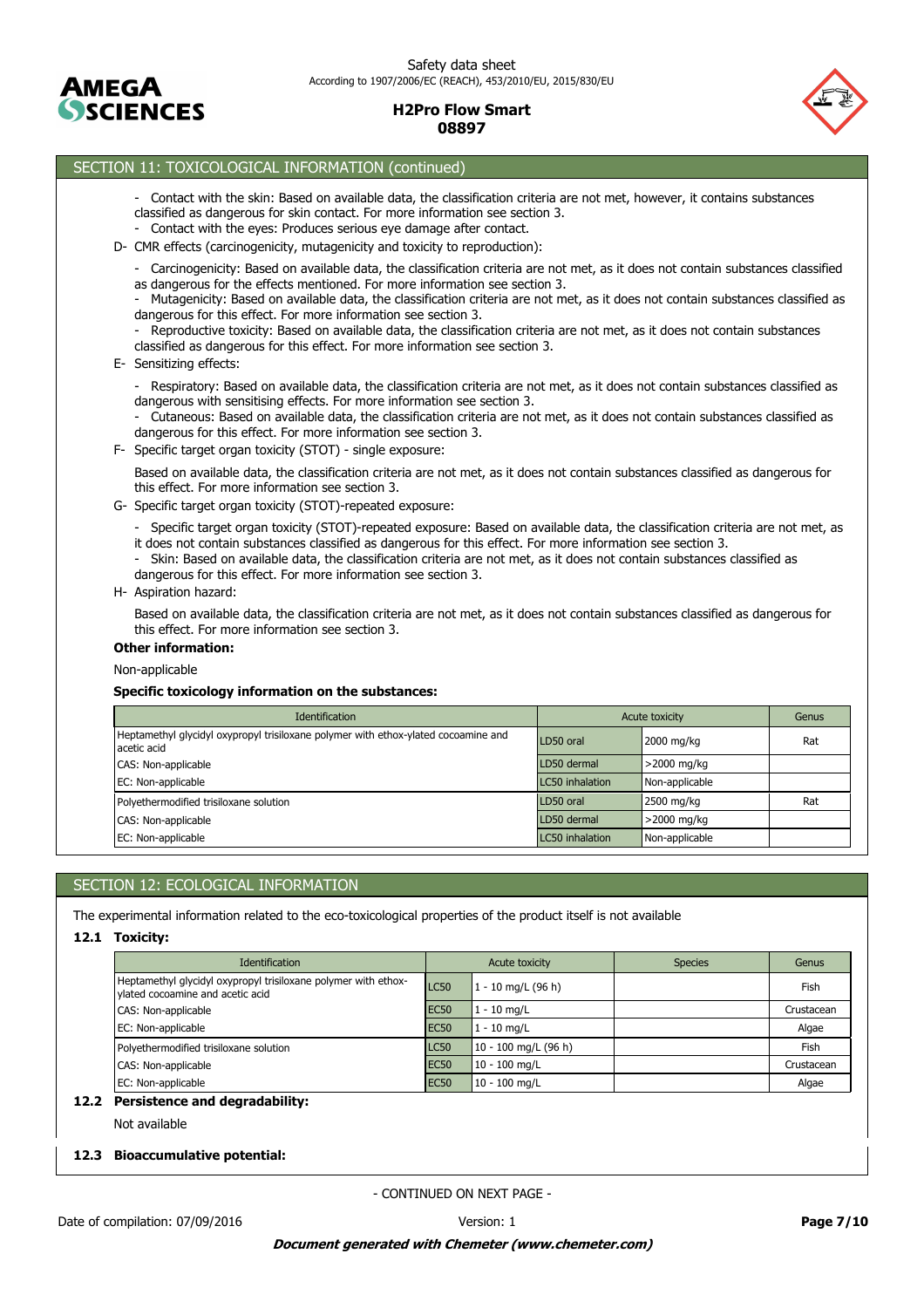



# SECTION 12: ECOLOGICAL INFORMATION (continued)

### Not available

### **12.4 Mobility in soil:**

Not available

# **12.5 Results of PBT and vPvB assessment:**

Non-applicable

#### **12.6 Other adverse effects:**

Not described

### SECTION 13: DISPOSAL CONSIDERATIONS

#### **13.1 Waste treatment methods:**

| Code | <b>Description</b>                                                                          | Waste class (Regulation (EU) No<br>1357/2014) |
|------|---------------------------------------------------------------------------------------------|-----------------------------------------------|
|      | It is not possible to assign a specific code, as it depends on the intended use by the user | Dangerous                                     |

### **Type of waste (Regulation (EU) No 1357/2014):**

HP14 Ecotoxic

### **Waste management (disposal and evaluation):**

Consult the authorized waste service manager on the assessment and disposal operations in accordance with Annex 1 and Annex 2 (Directive 2008/98/EC, The Waste Regulations 2011, 2011 No. 988). As under 15 01 (2014/955/EU) of the code and in case the container has been in direct contact with the product, it will be processed the same way as the actual product. Otherwise, it will be processed as non-dangerous residue. We do not recommended disposal down the drain. See paragraph 6.2.

### **Regulations related to waste management:**

In accordance with Annex II of Regulation (EC) nº1907/2006 (REACH) the community or state provisions related to waste management are stated

Community legislation: Directive 2008/98/EC, 2014/955/EU, Regulation (EU) No 1357/2014

# SECTION 14: TRANSPORT INFORMATION

### **Transport of dangerous goods by land:**

With regard to ADR 2015 and RID 2015:

| 14.1 | <b>UN</b> number:                                                              | Non-applicable |
|------|--------------------------------------------------------------------------------|----------------|
| 14.2 | UN proper shipping name:                                                       | Non-applicable |
| 14.3 | Transport hazard class(es):                                                    | Non-applicable |
|      | Labels:                                                                        | Non-applicable |
| 14.4 | Packing group:                                                                 | Non-applicable |
| 14.5 | Dangerous for the<br>environment:                                              | Nο             |
|      |                                                                                |                |
| 14.6 | <b>Special precautions for user</b>                                            |                |
|      | Special regulations:                                                           | Non-applicable |
|      | Tunnel restriction code:                                                       | Non-applicable |
|      | Physico-Chemical properties:                                                   | see section 9  |
|      | Limited quantities:                                                            | Non-applicable |
|      | 14.7 Transport in bulk according<br>to Annex II of Marpol and<br>the IBC Code: | Non-applicable |
|      |                                                                                |                |
|      | Transport of dangerous goods by sea:                                           |                |
|      | With regard to IMDG 37-14:                                                     |                |
|      |                                                                                |                |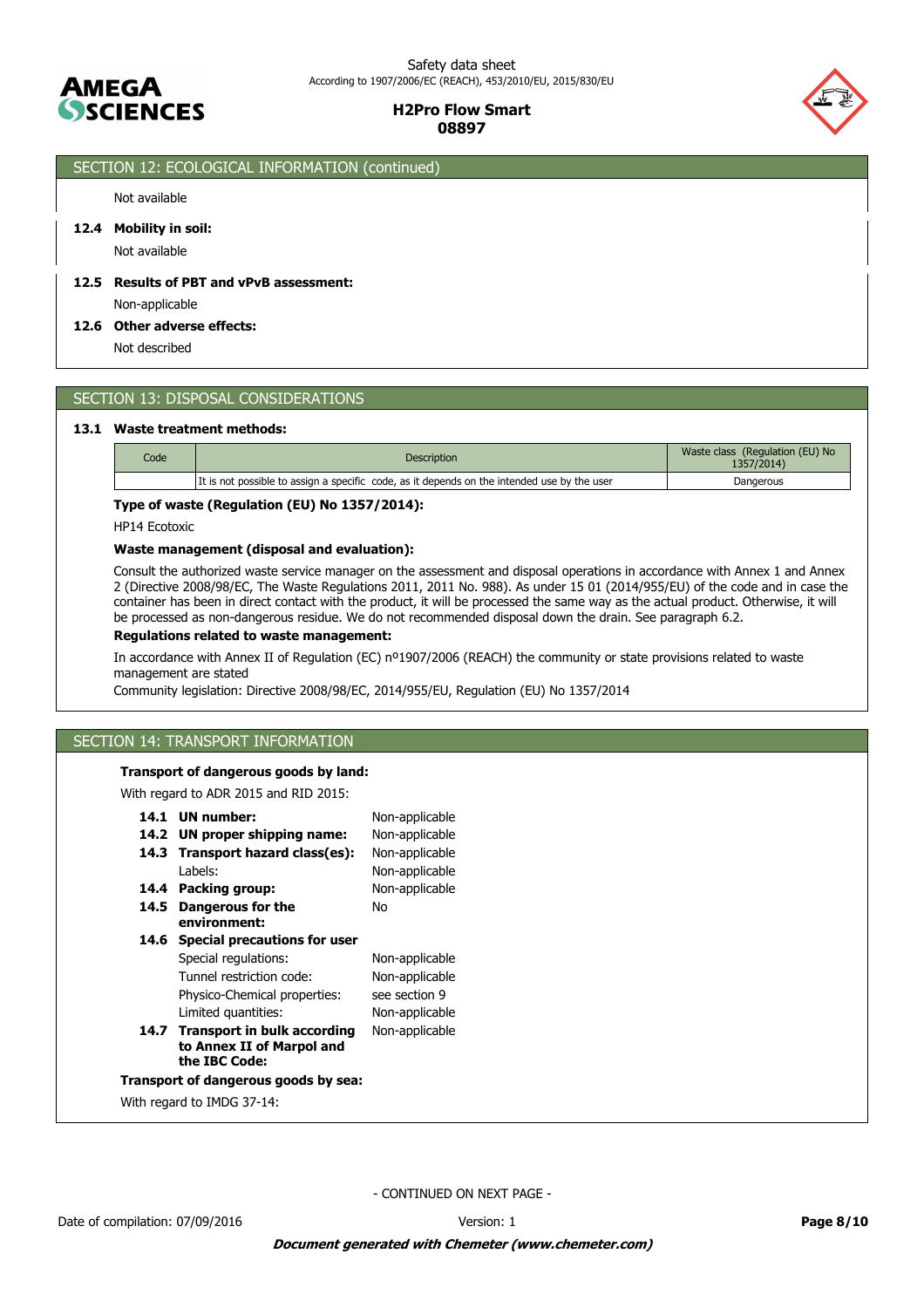



### SECTION 14: TRANSPORT INFORMATION (continued)

|      | 14.1 UN number:                      | Non-applicable |
|------|--------------------------------------|----------------|
| 14.2 | UN proper shipping name:             | Non-applicable |
| 14.3 | Transport hazard class(es):          | Non-applicable |
|      | Labels:                              | Non-applicable |
| 14.4 | Packing group:                       | Non-applicable |
| 14.5 | <b>Dangerous for the</b>             | No             |
|      | environment:                         |                |
| 14.6 | <b>Special precautions for user</b>  |                |
|      | Special regulations:                 | Non-applicable |
|      | <b>FmS Codes:</b>                    |                |
|      | Physico-Chemical properties:         | see section 9  |
|      | Limited quantities:                  | Non-applicable |
| 14.7 | <b>Transport in bulk according</b>   | Non-applicable |
|      | to Annex II of Marpol and            |                |
|      | the IBC Code:                        |                |
|      | Transport of dangerous goods by air: |                |
|      | With regard to IATA/ICAO 2015:       |                |
| 14.1 | <b>UN</b> number:                    | Non-applicable |
|      | 14.2 UN proper shipping name:        | Non-applicable |
| 14.3 |                                      |                |
|      | Transport hazard class(es):          | Non-applicable |
|      | Labels:                              | Non-applicable |
| 14.4 | Packing group:                       | Non-applicable |
| 14.5 | <b>Dangerous for the</b>             | No             |
|      | environment:                         |                |
| 14.6 | <b>Special precautions for user</b>  |                |
|      | Physico-Chemical properties:         | see section 9  |
| 14.7 | <b>Transport in bulk according</b>   | Non-applicable |
|      | to Annex II of Marpol and            |                |
|      | the IBC Code:                        |                |

# SECTION 15: REGULATORY INFORMATION

### **15.1 Safety, health and environmental regulations/legislation specific for the substance or mixture:**

Candidate substances for authorisation under the Regulation (EC) 1907/2006 (REACH): Non-applicable

Substances included in Annex XIV of REACH ("Authorisation List") and sunset date: Non-applicable

Regulation (EC) 1005/2009, about substances that deplete the ozone layer: Non-applicable

Article 95, REGULATION (EU) No 528/2012: Non-applicable

REGULATION (EU) No 649/2012, in relation to the import and export of hazardous chemical products: Non-applicable

**Limitations to commercialisation and the use of certain dangerous substances and mixtures (Annex XVII REACH, etc ….):**

Non-applicable

### **Specific provisions in terms of protecting people or the environment:**

It is recommended to use the information included in this safety data sheet as data used in a risk evaluation of the local circumstances in order to establish the necessary risk prevention measures for the manipulation, use, storage and disposal of this product.

### **Other legislation:**

The Chemicals (Hazard Information and Packaging for Supply) Regulations 2009, 2009 No. 716 The Carriage of Dangerous Goods and Use of Transportable Pressure Equipment Regulations 2009 (CDG 2009), SI 2009 No 1348 The Carriage of Dangerous Goods and Use of Transportable Pressure Equipment (Amendment) Regulations 2011, 2011 No. 1885 Control of Substances Hazardous to Health Regulations 2002 (as amended) EH40/2005 Workplace exposure limits

The Waste Regulations 2011, 2011 No. 988

### **15.2 Chemical safety assessment:**